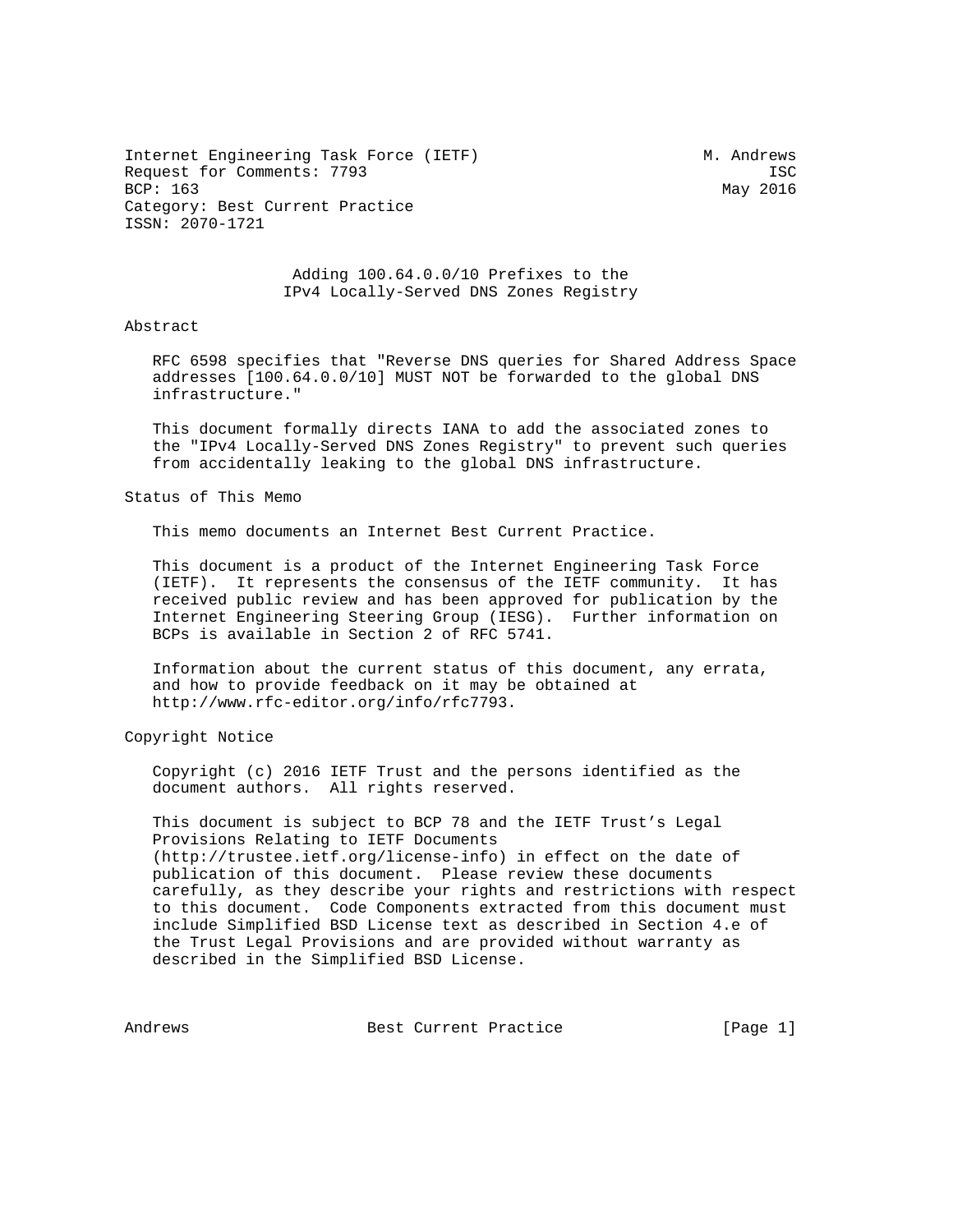Table of Contents

| 2. Changes to the IPv4 Locally-Served DNS Zones Registry 2 |  |
|------------------------------------------------------------|--|
|                                                            |  |
|                                                            |  |
| 4. Security Considerations 5                               |  |
|                                                            |  |
|                                                            |  |
|                                                            |  |

## 1. Introduction

 [RFC6598] specifies that "Reverse DNS queries for Shared Address Space addresses [100.64.0.0/10] MUST NOT be forwarded to the global DNS infrastructure." [RFC6303] provides guidance on handling such queries.

 This document directs the IANA to add the IPv4 reverse zones corresponding to 100.64.0.0/10, a netblock reserved in [RFC6598], to the "IPv4 Locally-Served DNS Zone Registry" established in [RFC6303].

 Unlike the addresses described in [RFC1918], which are not expected to be seen by other parties, the addresses defined by [RFC6598] are expected to be seen by parties other than those deploying the addresses. Therefore, it is more crucial that recursive nameservers default to serving these zones locally.

2. Changes to the IPv4 Locally-Served DNS Zones Registry

 IANA has added the zones listed in "RFC 6598 Zones" (Section 2.1) to the "IPv4 Locally-Served DNS Zone Registry".

## 2.1. RFC 6598 Zones

- 64.100.IN-ADDR.ARPA
- 65.100.IN-ADDR.ARPA
- 66.100.IN-ADDR.ARPA
- 67.100.IN-ADDR.ARPA
- 68.100.IN-ADDR.ARPA
- 69.100.IN-ADDR.ARPA
- 70.100.IN-ADDR.ARPA

Andrews Best Current Practice [Page 2]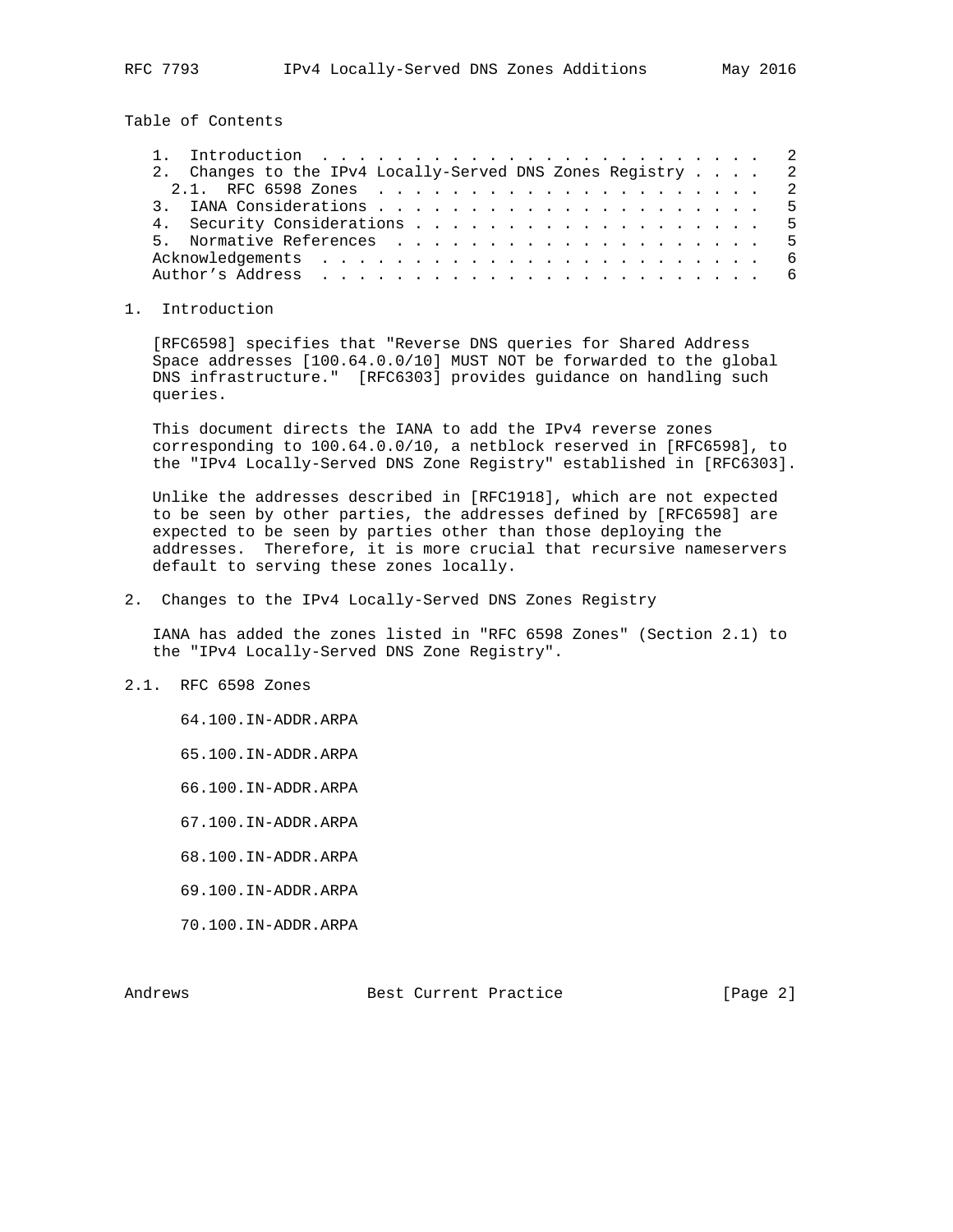- 71.100.IN-ADDR.ARPA
- 72.100.IN-ADDR.ARPA
- 73.100.IN-ADDR.ARPA
- 74.100.IN-ADDR.ARPA
- 75.100.IN-ADDR.ARPA
- 76.100.IN-ADDR.ARPA
- 77.100.IN-ADDR.ARPA
- 78.100.IN-ADDR.ARPA
- 79.100.IN-ADDR.ARPA
- 80.100.IN-ADDR.ARPA
- 81.100.IN-ADDR.ARPA
- 82.100.IN-ADDR.ARPA
- 83.100.IN-ADDR.ARPA
- 84.100.IN-ADDR.ARPA
- 85.100.IN-ADDR.ARPA
- 86.100.IN-ADDR.ARPA
- 87.100.IN-ADDR.ARPA
- 88.100.IN-ADDR.ARPA
- 89.100.IN-ADDR.ARPA
- 90.100.IN-ADDR.ARPA
- 91.100.IN-ADDR.ARPA
- 92.100.IN-ADDR.ARPA
- 93.100.IN-ADDR.ARPA
- 94.100.IN-ADDR.ARPA

Andrews Best Current Practice [Page 3]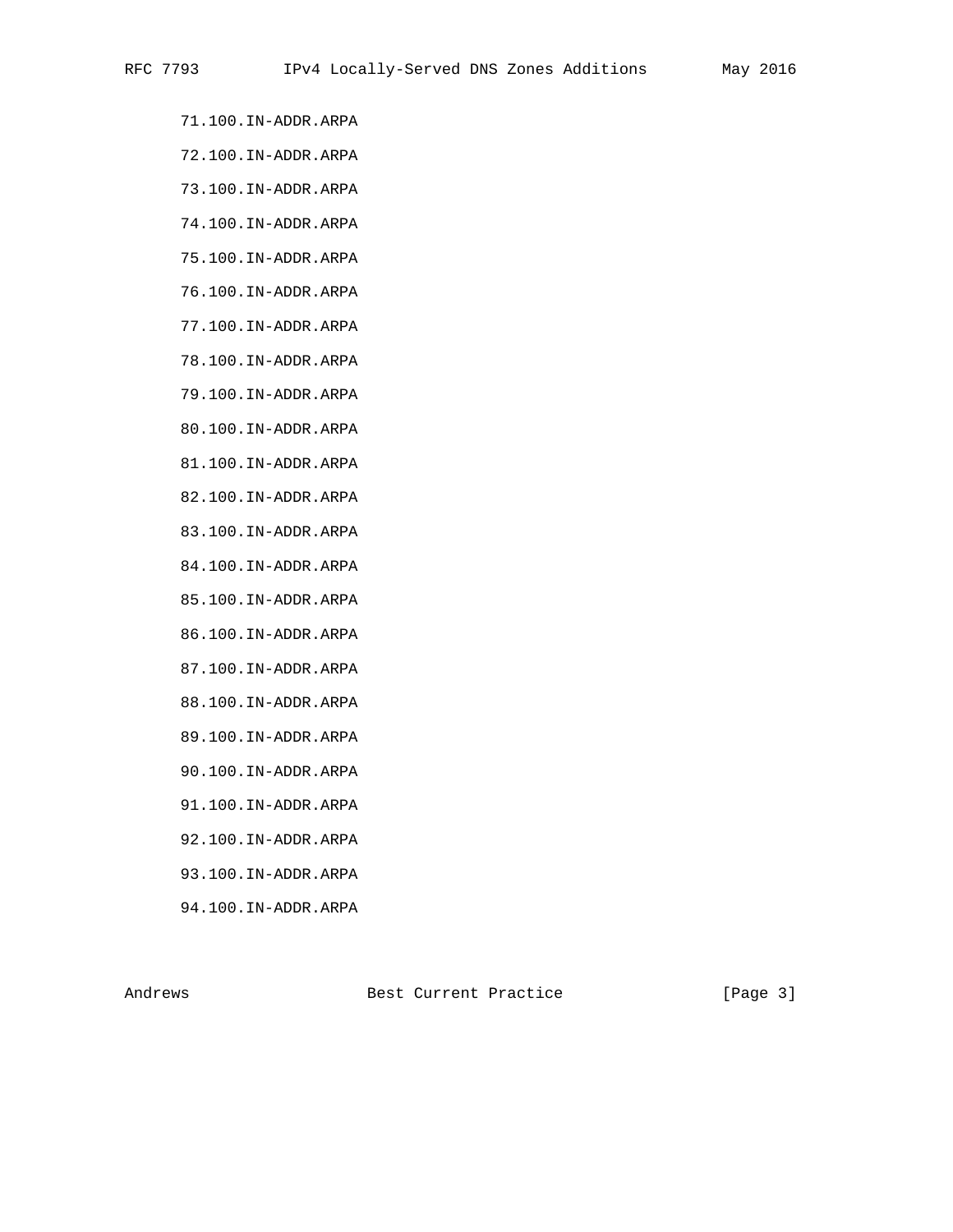- 95.100.IN-ADDR.ARPA
- 96.100.IN-ADDR.ARPA
- 97.100.IN-ADDR.ARPA
- 98.100.IN-ADDR.ARPA
- 99.100.IN-ADDR.ARPA
- 100.100.IN-ADDR.ARPA
- 101.100.IN-ADDR.ARPA
- 102.100.IN-ADDR.ARPA
- 103.100.IN-ADDR.ARPA
- 104.100.IN-ADDR.ARPA
- 105.100.IN-ADDR.ARPA
- 106.100.IN-ADDR.ARPA
- 107.100.IN-ADDR.ARPA
- 108.100.IN-ADDR.ARPA
- 109.100.IN-ADDR.ARPA
- 110.100.IN-ADDR.ARPA
- 111.100.IN-ADDR.ARPA
- 112.100.IN-ADDR.ARPA
- 113.100.IN-ADDR.ARPA
- 114.100.IN-ADDR.ARPA
- 115.100.IN-ADDR.ARPA
- 116.100.IN-ADDR.ARPA
- 117.100.IN-ADDR.ARPA
- 118.100.IN-ADDR.ARPA

Andrews Best Current Practice [Page 4]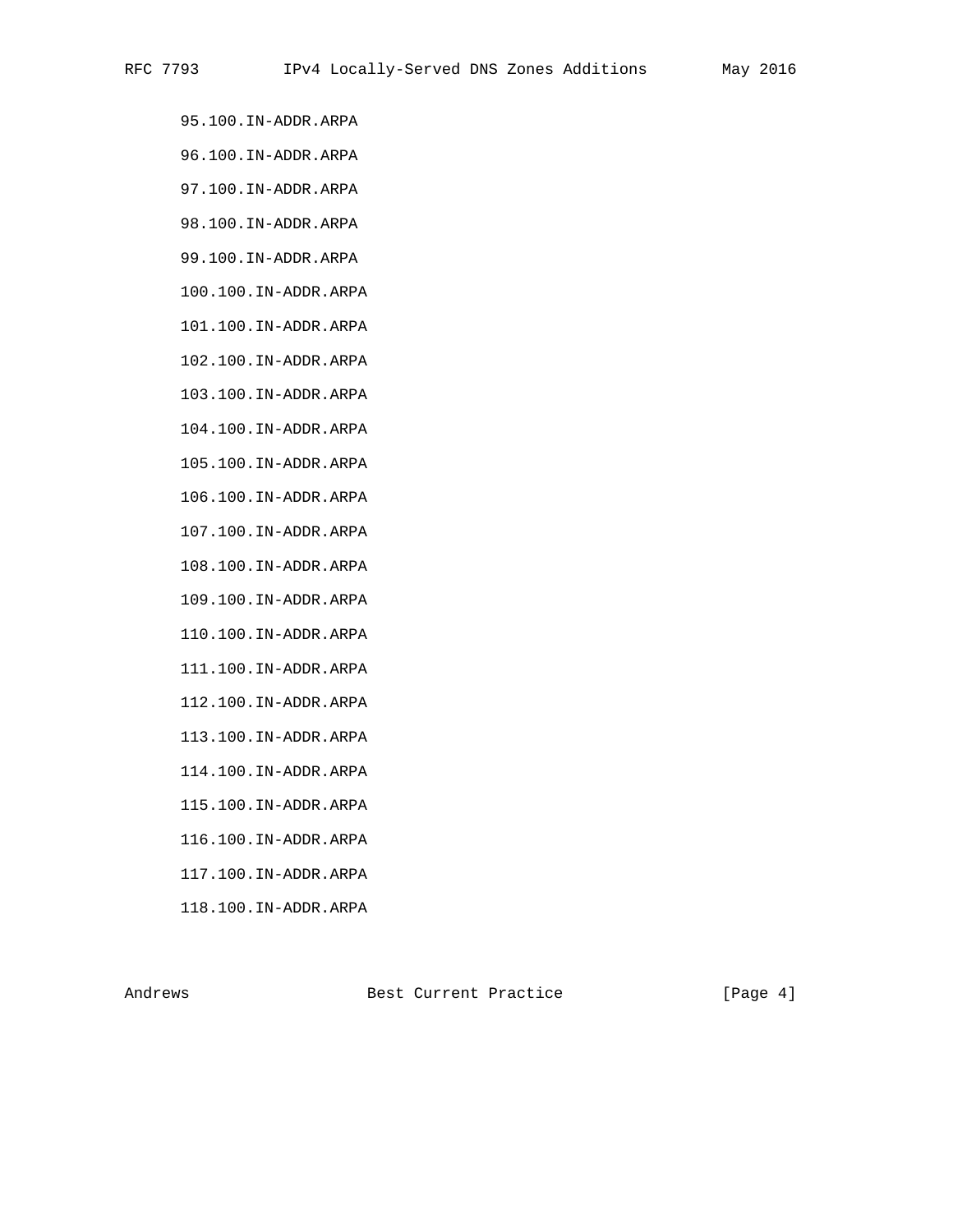119.100.IN-ADDR.ARPA

120.100.IN-ADDR.ARPA

121.100.IN-ADDR.ARPA

122.100.IN-ADDR.ARPA

123.100.IN-ADDR.ARPA

124.100.IN-ADDR.ARPA

125.100.IN-ADDR.ARPA

126.100.IN-ADDR.ARPA

127.100.IN-ADDR.ARPA

3. IANA Considerations

 Per this document, IANA has added the zones listed in "RFC 6598 Zones" (Section 2.1) to the "IPv4 Locally-Served DNS Zone Registry".

 IANA is reminded that an insecure delegation for these zones is required for compliance with [RFC6303] to break the DNSSEC chain of trust.

4. Security Considerations

 This document does not present additional security risks to the Internet than those described in [RFC6303] and [RFC6598].

- 5. Normative References
	- [RFC1918] Rekhter, Y., Moskowitz, B., Karrenberg, D., de Groot, G., and E. Lear, "Address Allocation for Private Internets", BCP 5, RFC 1918, DOI 10.17487/RFC1918, February 1996, <http://www.rfc-editor.org/info/rfc1918>.
	- [RFC6303] Andrews, M., "Locally Served DNS Zones", BCP 163, RFC 6303, DOI 10.17487/RFC6303, July 2011, <http://www.rfc-editor.org/info/rfc6303>.

Andrews **Best Current Practice** [Page 5]